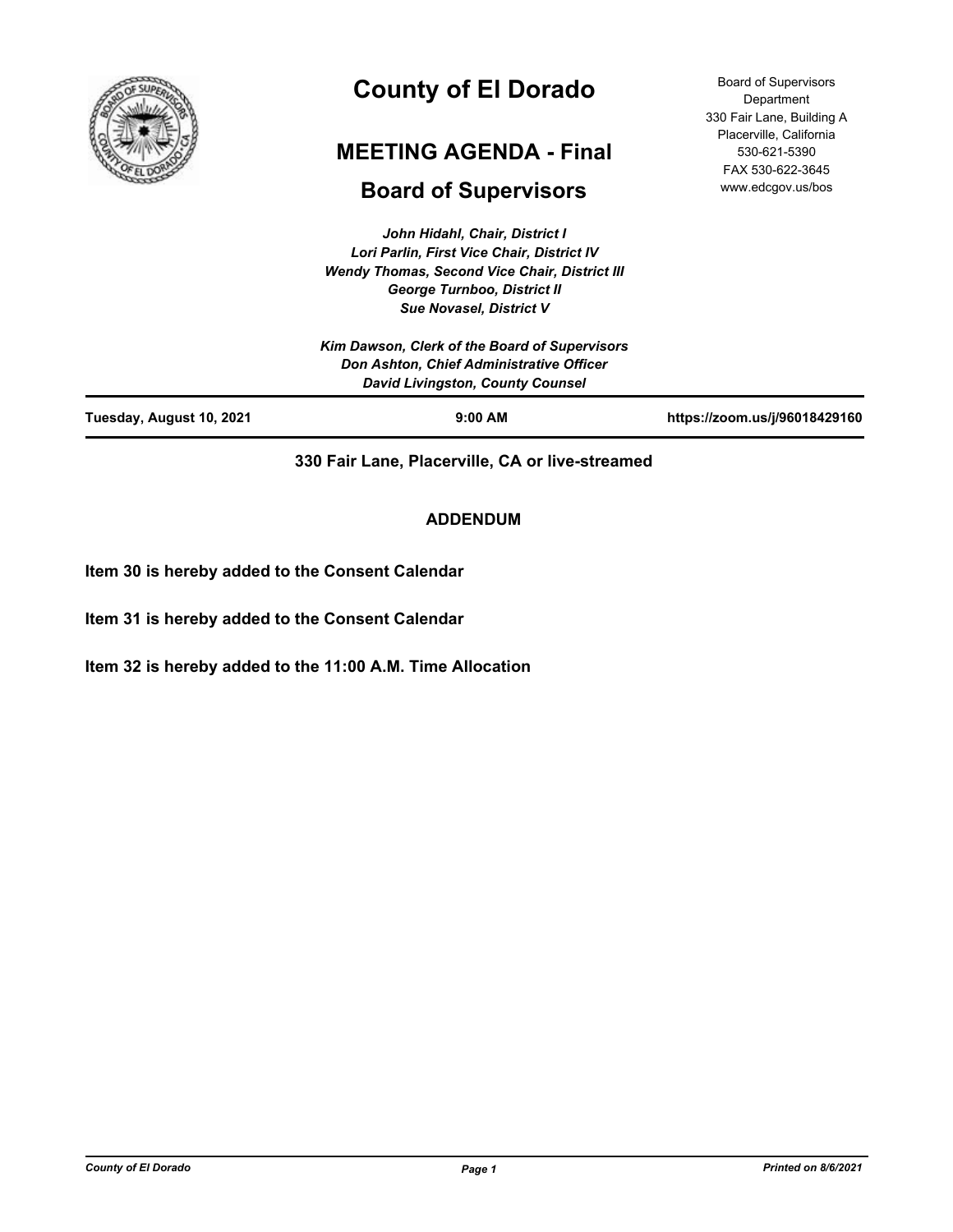**PUBLIC PARTICIPATION INSTRUCTIONS: In accordance with new guidance from the California Department of Public Health, the meeting will be open to the public. The meeting will continue to be live-streamed via Zoom and YouTube.**

**Members of the public may address the Board in-person or via Zoom to make a public comment. Seating is limited and available on a first-come, first-served basis. The public should call into 530-621-7603 or 530-621-7610. The Meeting ID is 960 1842 9160. Please note you will not be able to join the live-stream until the posted meeting start time.**

**To observe the live stream of the Board of Supervisors meeting go to https://zoom.us/j/96018429160.**

**To observe the Board of Supervisors meetings via YouTube, click https://www.youtube.com/channel/UCUMjDk3NUltZJrpw2CL7Zkg.**

**If you are joining the meeting via zoom and wish to make a comment on an item, press the "raise a hand" button. If you are joining the meeting by phone, press \*9 to indicate a desire to make a comment. Speakers will be limited to 3 minutes.**

**By participating in this meeting, you acknowledge that you are being recorded. If you choose not to observe the Board of Supervisors meeting but wish to make a comment on a specific agenda item, please submit your comment via email by 4:00 p.m. on the Monday prior to the Board meeting. Please submit your comment to the Clerk of the Board at edc.cob@edcgov.us. Your comment will be placed into the record and forwarded to the Board of Supervisors.**

**The Clerk of the Board is here to assist you, please call 530-621-5390 if you need any assistance with the above directions to access the meeting or if you would like to participate in the meeting from a conference room at the Government Center in Bldg. A**

> **Vision Statement Safe, healthy and vibrant communities, respecting our natural resources and historical heritage**

**This institution is an equal opportunity provider and employer.**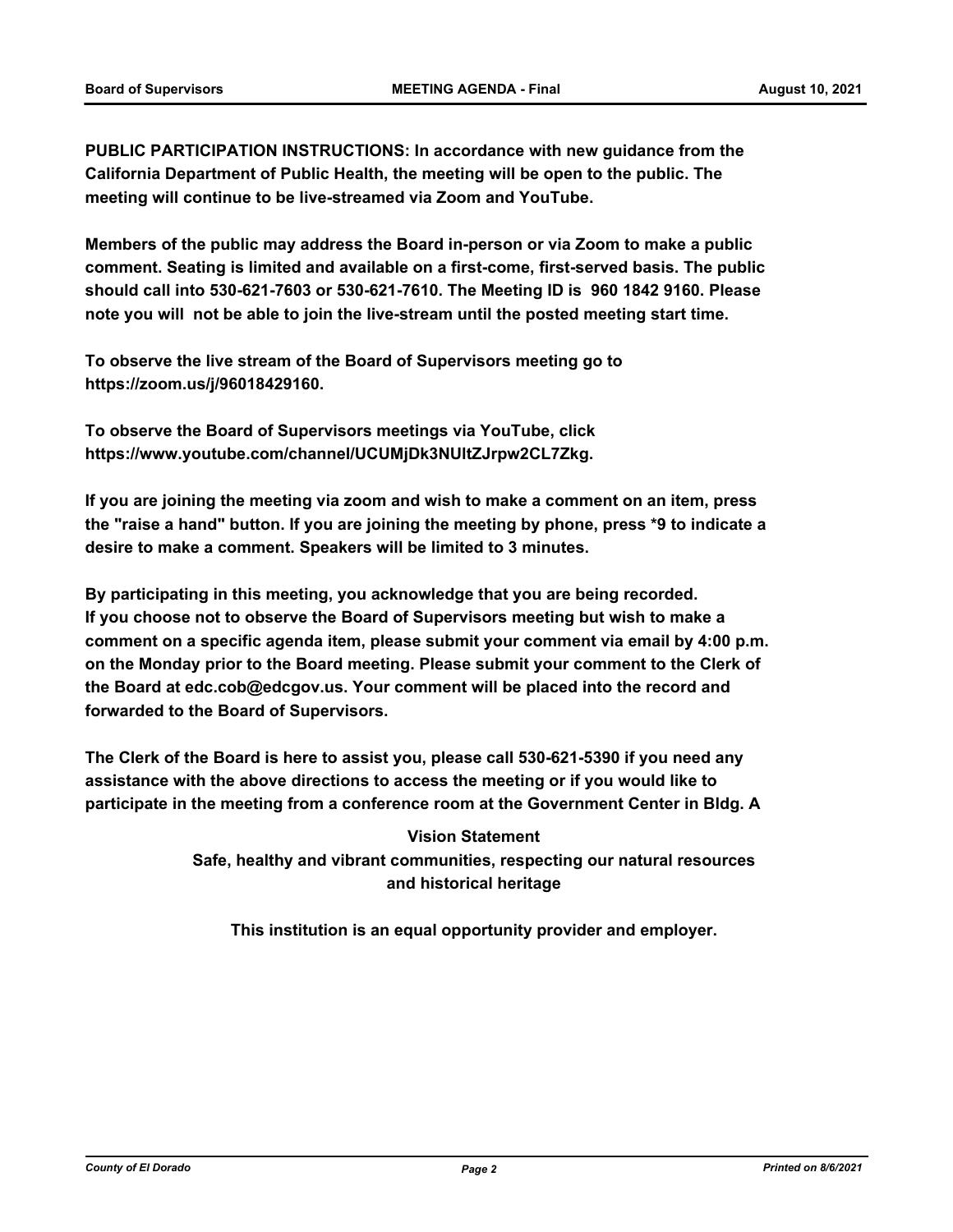Live Web Streaming and archiving of most Board of Supervisors meeting videos, all meeting agendas, supplemental materials and meeting minutes are available on the internet at: http://eldorado.legistar.com/Calendar.aspx

The County of El Dorado is committed to ensuring that persons with disabilities are provided the resources to participate in its public meetings. Please contact the office of the Clerk of the Board if you require accommodation at 530-621-5390 or via email, edc.cob@edcgov.us, preferably no less than 24 hours in advance of the meeting.

The Board of Supervisors is concerned that written information submitted to the Board the day of the Board meeting may not receive the attention it deserves. The Board Clerk cannot guarantee that any FAX, email, or mail received the day of the meeting will be delivered to the Board prior to action on the subject matter.

The Board meets simultaneously as the Board of Supervisors and the Board of Directors of the Air Quality Management District, In-Home Supportive Services, Public Housing Authority, Redevelopment Agency and other Special Districts.

For Purposes of the Brown Act § 54954.2 (a), the numbered items on this Agenda give a brief description of each item of business to be transacted or discussed. Recommendations of the staff, as shown, do not prevent the Board from taking other action.

Materials related to an item on this Agenda submitted to the Board of Supervisors after distribution of the agenda packet are available for inspection during normal business hours in the public viewing packet located in Building A, 330 Fair Lane, Placerville or in the Board Clerk's Office located at the same address. Such documents are also available on the Board of Supervisors' Meeting Agenda webpage subject to staff's ability to post the documents before the meeting.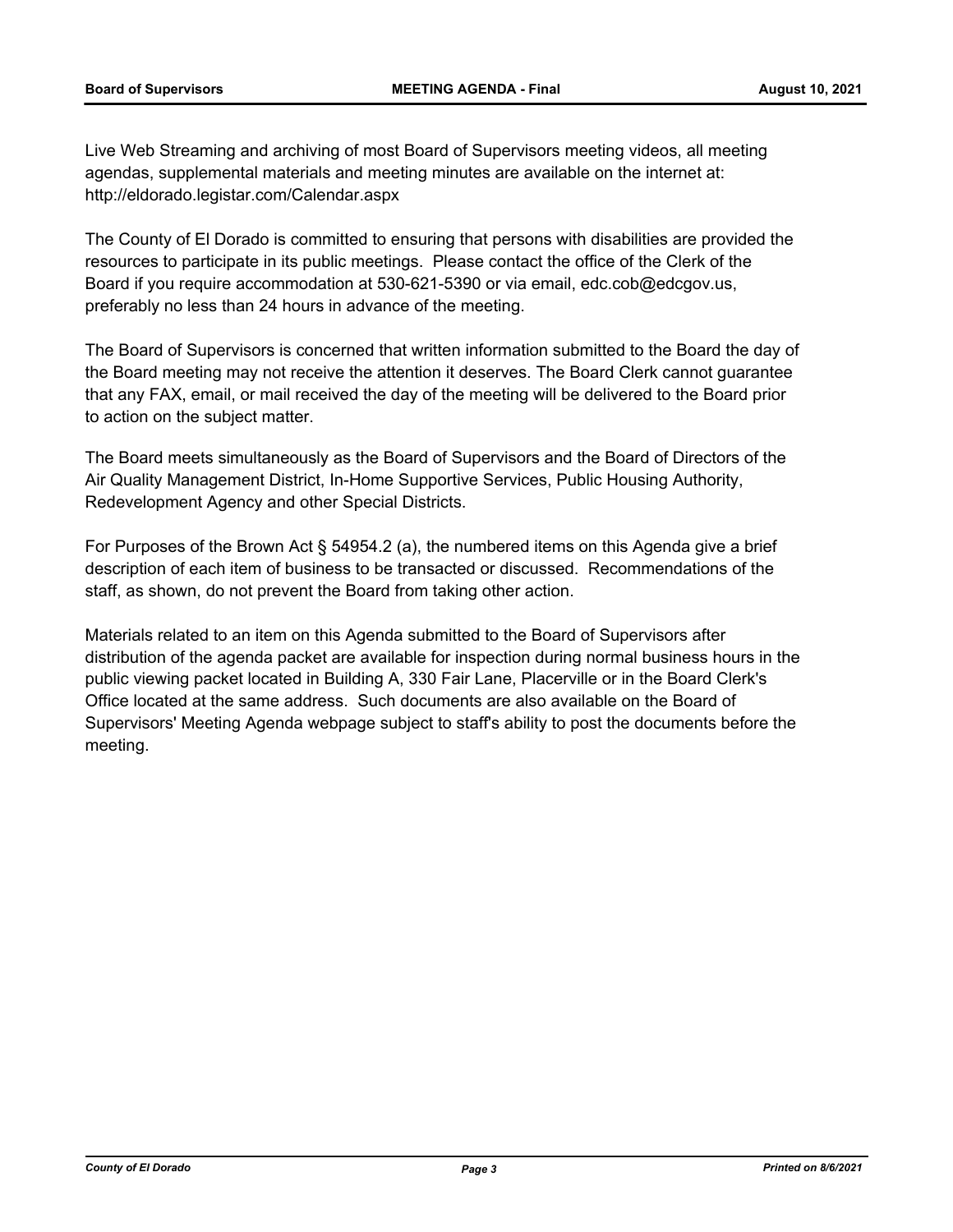# **PROTOCOLS FOR PUBLIC COMMENT**

Public comment will be received at designated periods as called by the Board Chair.

Public comment on items scheduled for Closed Session will be received before the Board recesses to Closed Session.

Except with the consent of the Board, individuals shall be allowed to speak to an item only once.

On December 5, 2017, the Board adopted the following protocol relative to public comment periods. The Board adopted minor revisions to the protocol on March 16, 2021, incorporated herein:

Time for public input will be provided at every Board of Supervisors meeting. Individuals will have three minutes to address the Board. During noticed public hearings, individuals authorized by organizations to speak to organizational positions may request additional time, up to five minutes.

Public comment on certain agenda items designated and approved by the Board may be treated differently within specific time limits per speaker or a limit on the total amount of time designated for public comment. It is the intent of the Board that quasi-jurisdictional matters have additional flexibility depending on the nature of the issue. It is the practice of the Board to allocate 20 minutes for public comment during Open Forum and for each agenda item to be discussed.

Individual Board members may ask clarifying questions but will not engage in substantive dialogue with persons providing input to the Board.

If a person providing input to the Board creates a disruption by refusing to follow Board guidelines, the Chair of the Board may take the following actions:

Step 1. Request the person adhere to Board guidelines. If the person refuses, the Chair may turn off the speaker's microphone.

Step 2. If the disruption continues, the Chair may order a recess of the Board meeting.

Step 3. If the disruption continues, the Chair may order the removal of the person from the Board meeting.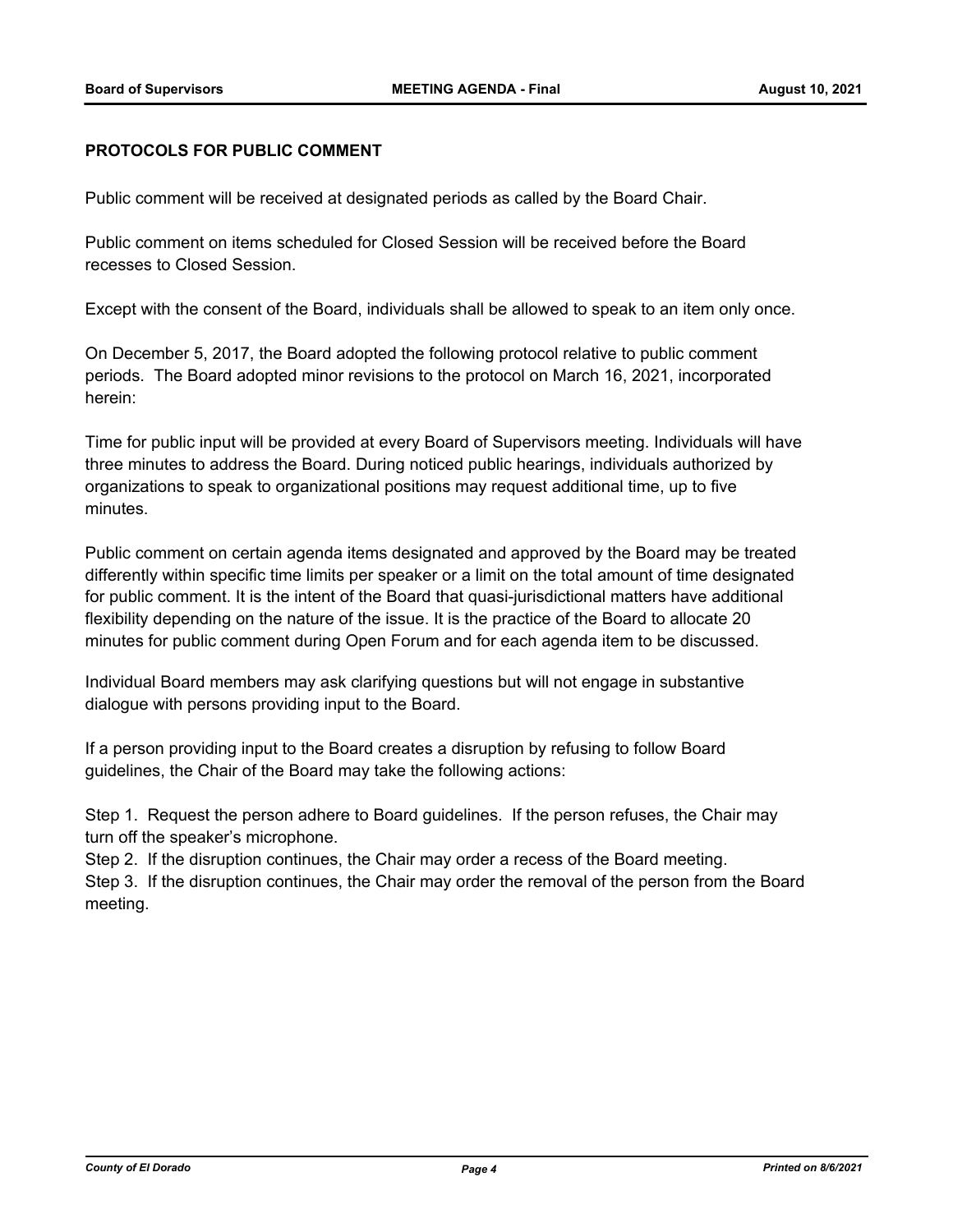# **9:00 A.M. - CALL TO ORDER**

# **INVOCATION AND PLEDGE OF ALLEGIANCE TO THE FLAG**

### **ADOPTION OF THE AGENDA AND APPROVAL OF CONSENT CALENDAR**

The Board may make any necessary additions, deletions or corrections to the agenda including moving items to or from the Consent Calendar and adopt the agenda and the Consent Calendar with one single vote. A Board member may request an item be removed from the Consent Calendar for discussion and separate Board action. At the appropriate time as called by the Board Chair, members of the public may make a comment on matters on the Consent Calendar prior to Board action.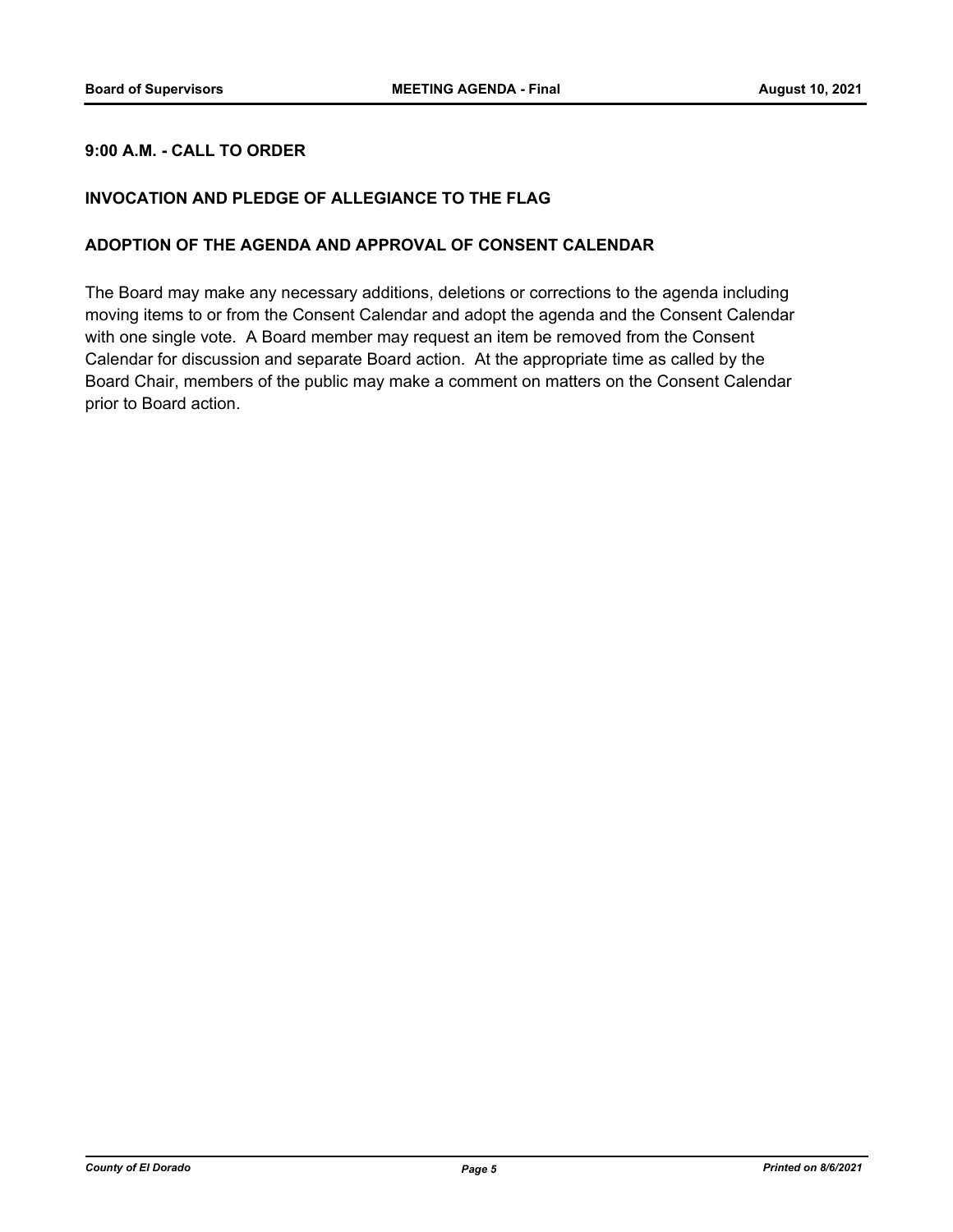#### **CONSENT CALENDAR**

**1.** [21-1282](http://eldorado.legistar.com/gateway.aspx?m=l&id=/matter.aspx?key=30177) Clerk of the Board recommending the Board Approve the Minutes from the regular meeting on July 27, 2021 and the special redistricting meeting on August 4, 2021.

#### **GENERAL GOVERNMENT - CONSENT ITEMS**

**2.** [21-1261](http://eldorado.legistar.com/gateway.aspx?m=l&id=/matter.aspx?key=30156) Auditor-Controller recommending the Board adopt Resolution **102-2021**  establishing the 2021/22 tax rates for the county-wide general tax and voter-approved general obligation indebtedness of the K-12 school and community college districts located wholly within El Dorado County.

#### **FUNDING:** N/A

**3.** [21-1248](http://eldorado.legistar.com/gateway.aspx?m=l&id=/matter.aspx?key=30143) Chief Administrative Office recommending the Board order the Auditor-Controller to disburse \$40,638.46 from the Cameron Park Community Services District ("District") Parks and Recreation Impact Mitigation Fee account to the District for the new Cameron Park Lake Splash Pad project, which will expand the District's capabilities to serve new development that has occurred within the District.

> **FUNDING:** Cameron Park Community Services District Development Impact Mitigation Fees.

**4.** [21-1215](http://eldorado.legistar.com/gateway.aspx?m=l&id=/matter.aspx?key=30110) Chief Administrative Office recommending the Board adopt and authorize the Chair to sign Resolution **099-2021**, to approve the following: 1) The deletion of 1.0 full time equivalent (FTE) Deputy Chief Administrative Officer allocation; and 2) The addition of 1.0 full time equivalent (FTE) Assistant Chief Administrative Officer allocation in the Chief Administrative Office.

**FUNDING:** General Fund.

**5.** [21-1253](http://eldorado.legistar.com/gateway.aspx?m=l&id=/matter.aspx?key=30148) Chief Administrative Office recommending the Board order the Auditor-Controller to disburse \$153,408.32 to the El Dorado Hills Community Services District from its park and recreation development impact mitigation fee account for fee program administration and expenditures related to the Bass Lake Community Park, Valley View Village Park, Saratoga Village Park, and Heritage Village Park, which will expand the District's capabilities to serve new development that has occurred within the District.

**FUNDING: Development Impact Fees.**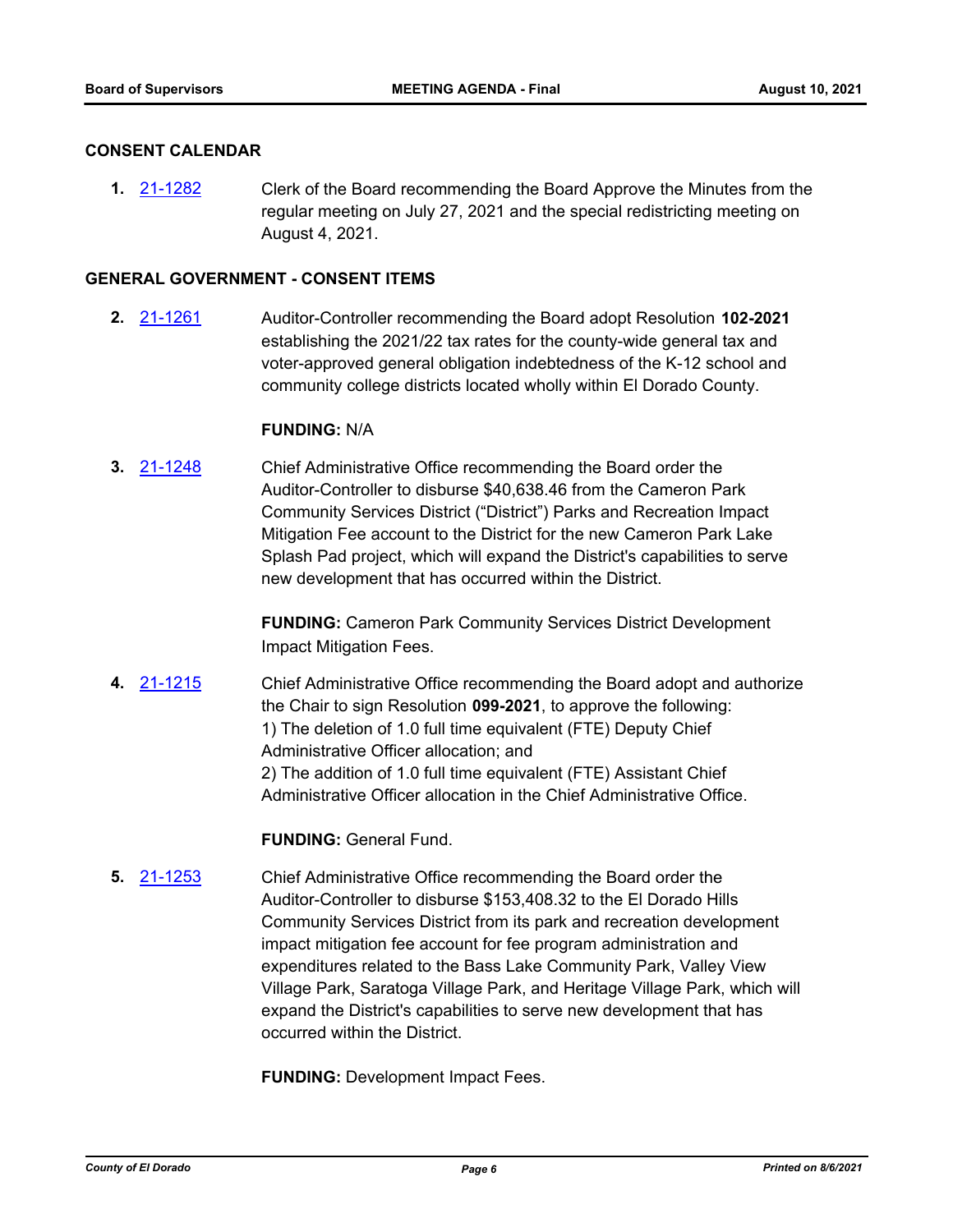**6.** [21-1184](http://eldorado.legistar.com/gateway.aspx?m=l&id=/matter.aspx?key=30079) Chief Administrative Office, Emergency Medical Services and Emergency Preparedness & Response division, recommending the Board authorize the Chair to sign a letter of support for the El Dorado County and Georgetown Divide Resource Conservation District to apply on behalf of El Dorado County for the 2021 California Fire Safe Council County Coordinators Grant Project, which aims to educate, encourage, and develop county-wide collaboration and coordination among various wildfire mitigation groups operating within counties containing State Responsibility Area (SRA) lands.

#### **FUNDING:** N/A

**7.** [21-1187](http://eldorado.legistar.com/gateway.aspx?m=l&id=/matter.aspx?key=30082) Clerk of the Board, based upon the recommendation of the Behavioral Health Commission, recommending the Board make the following appointment to the Behavioral Health Commission: Reappoint Kathryn M. Hamilton, Commission Member, Term Expiration 08/11/2024

#### **FUNDING:** N/A

**8.** [21-1263](http://eldorado.legistar.com/gateway.aspx?m=l&id=/matter.aspx?key=30158) Human Resources Department recommending the Board: 1) Adopt and authorize the Chair to sign Resolution **101-2021** to approve: a) Due to upward reclassification, the deletion of 2.0 FTE Equipment Mechanic III allocations and the addition of 2.0 FTE Sr. Equipment Mechanic allocations in the Transportation Department; and b) Abolish the Equipment Mechanic III classification; and 2) Waive the requirement for filling the Sr. Equipment Mechanic positions through a competitive examination process, allowing the current incumbents to be appointed to the position as provided for in Section 507.1.2 of the Personnel Rules; and

**FUNDING:** Road Fund.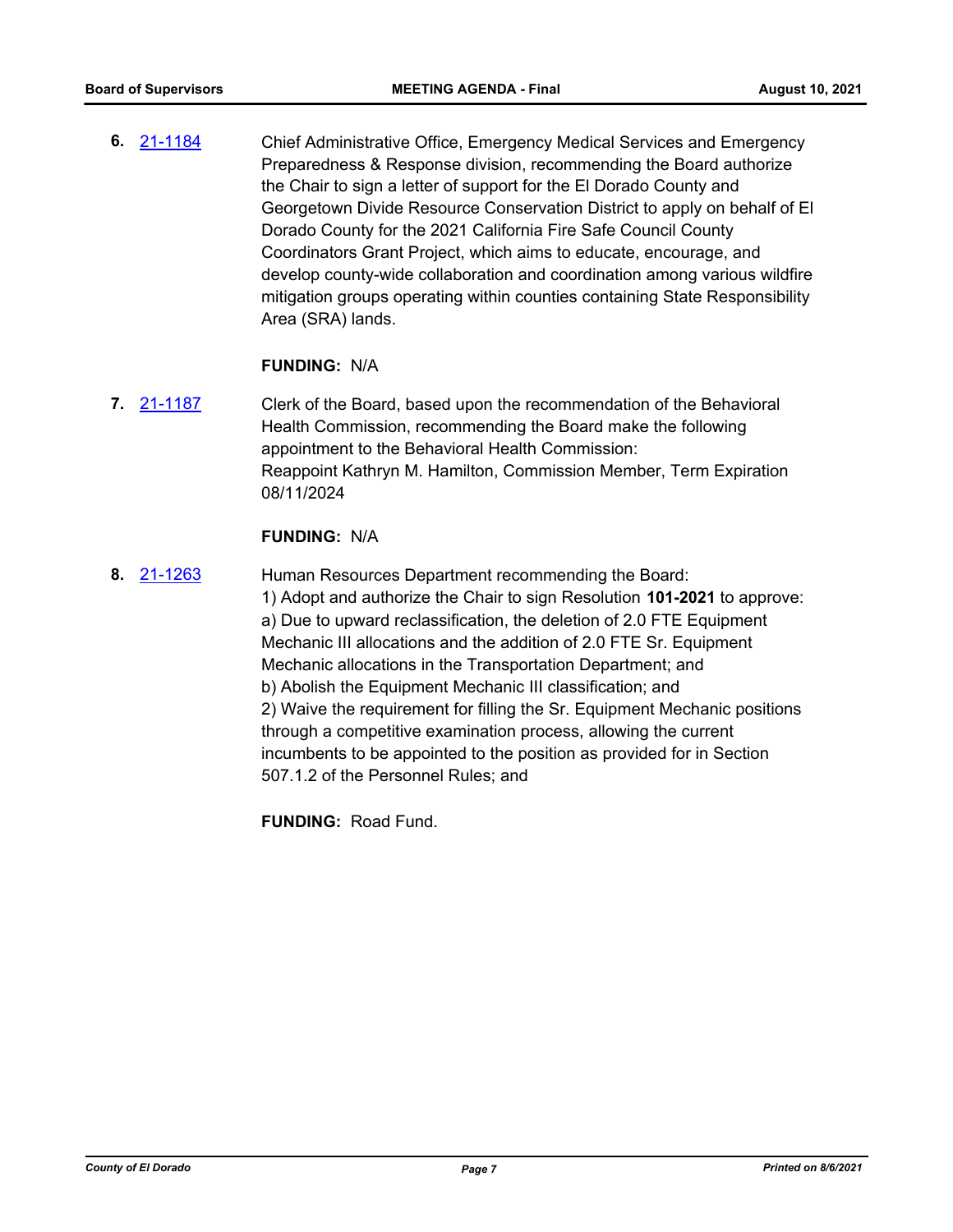| 9. | 21-1209 | Director of Human Resources recommending the Board:                        |
|----|---------|----------------------------------------------------------------------------|
|    |         | 1) Approve and adopt revisions to Board of Supervisors Policy E-13:        |
|    |         | COVID-19 Prevention Program; and                                           |
|    |         | 2) Grant the Director of Human Resources the authority to:                 |
|    |         | a) Make any changes necessary to update hyperlinks within the Policy       |
|    |         | should they change over time;                                              |
|    |         | b) Make revisions to memos that are referenced in this Policy that are     |
|    |         | advisable, in the judgment of the Director of Human Resources and with     |
|    |         | the concurrence of the Chief Administrative Officer and County Counsel, to |
|    |         | further the goals of the Policy; and                                       |
|    |         | c) Make changes to the Policy that are either non-substantive or necessary |
|    |         | to accord with changes to relevant statutes or regulations.                |
|    |         |                                                                            |
|    |         |                                                                            |

# **FUNDING:** N/A

**10.** [21-1266](http://eldorado.legistar.com/gateway.aspx?m=l&id=/matter.aspx?key=30161) Human Resources, Risk Management Division, recommending the Board: 1) Approve Pollution Extended Benefit Period insurance coverage for a total amount of \$25,270; and 2) Authorize the Human Resources Department, Risk Management Division, to sign and approve binding documents.

**FUNDING:** Risk Management Internal Service Fund.

**11.** [21-1007](http://eldorado.legistar.com/gateway.aspx?m=l&id=/matter.aspx?key=29901) Information Technologies Department recommending the Board approve the following:

> 1) Award Bid No. 21-918-040 for the purchase of Microsoft 365 Migration Services to the best-value qualified bidder, AgreeYa Solutions, Inc.; and 2) Authorize the Board Chair to execute Agreement 5823 in the amount of \$218,900 for a term of one-year, following Board approval.

**FUNDING:** General Fund with partial offset from the A-87 cost plan.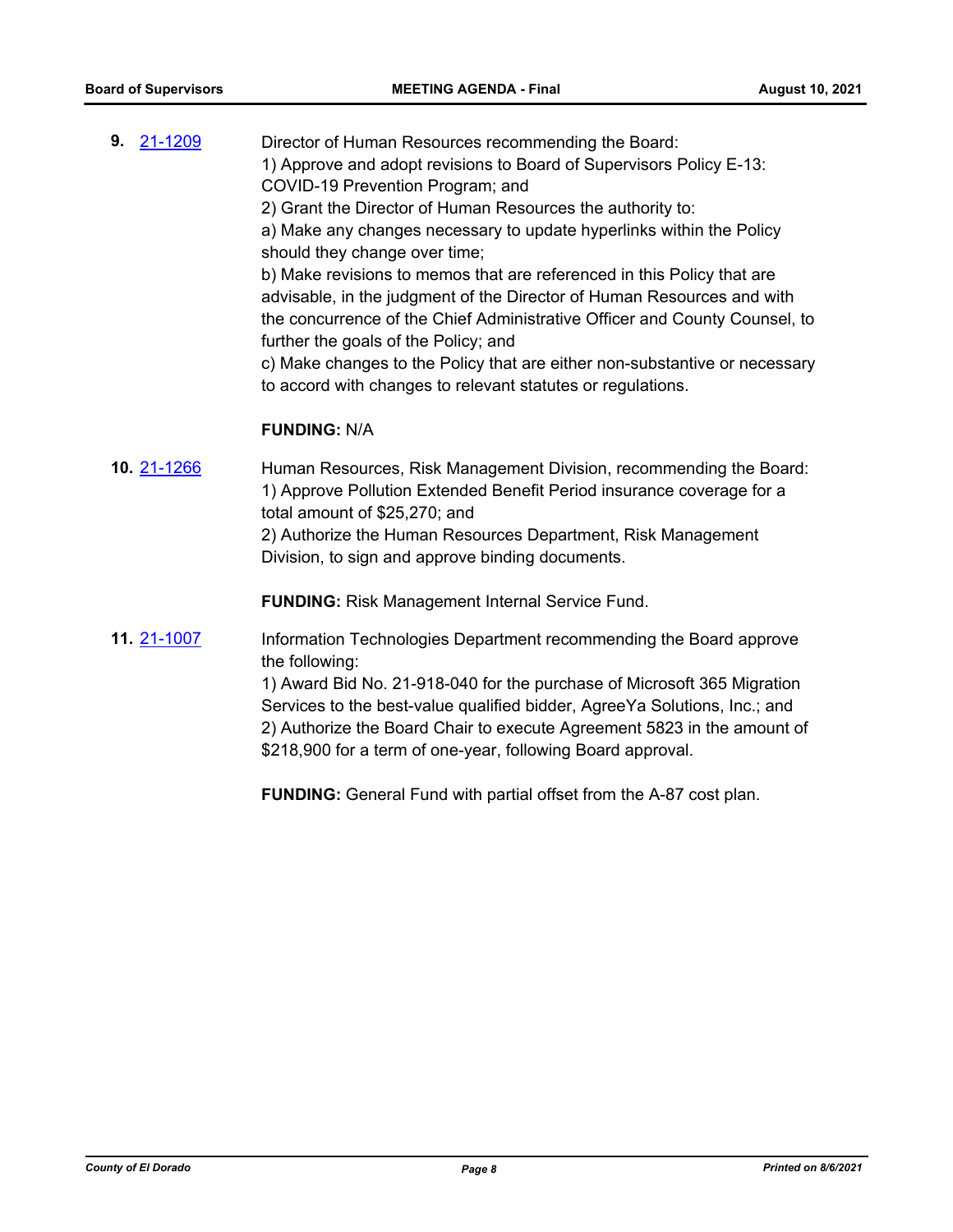#### **HEALTH AND HUMAN SERVICES - CONSENT ITEMS**

- **12.** [21-1190](http://eldorado.legistar.com/gateway.aspx?m=l&id=/matter.aspx?key=30085) Child Support Services recommending the Board approve and authorize the Chair to sign a Proclamation designating August 2021 as Child Support Awareness Month in El Dorado County.
- **13.** [21-1094](http://eldorado.legistar.com/gateway.aspx?m=l&id=/matter.aspx?key=29988) Health and Human Services Agency (HHSA) and Human Resources Department recommending the Board adopt and authorize the Chair to sign Resolution **100-2021** to add one (1.0) Full Time Equivalent (FTE) Legal Secretary I/II allocation and delete a vacant one (1.0) FTE Secretary allocation to the HHSA Senior Services Program.

**FUNDING:** 79% General Fund, 8% Federal Funds and 13% Donations.

**14.** [21-1103](http://eldorado.legistar.com/gateway.aspx?m=l&id=/matter.aspx?key=29998) Health and Human Services Agency recommending the Board: 1) Ratify the renewal of Purchase Contract 3076 with Network Solutions, part of the Web.com Group, Inc., with a perpetual term and triennial cost of \$245.94, or the then-current subscription rate; 2) Ratify the purchases made with Network Solutions for 211 domain name subscription services to be provided through 06/01/2024, in the amount of \$245.94, for the following domain names: a) www.211ELDORADO.COM b) www.211ELDORADO.ORG and; 3) Authorize the Health and Human Services Agency Director or their designee to execute further documents relating to Purchase Contract 3076, contingent upon County Counsel and Risk Management concurrence, including amendments which do not increase the maximum dollar amount or term of the Agreement

**FUNDING:** General Fund.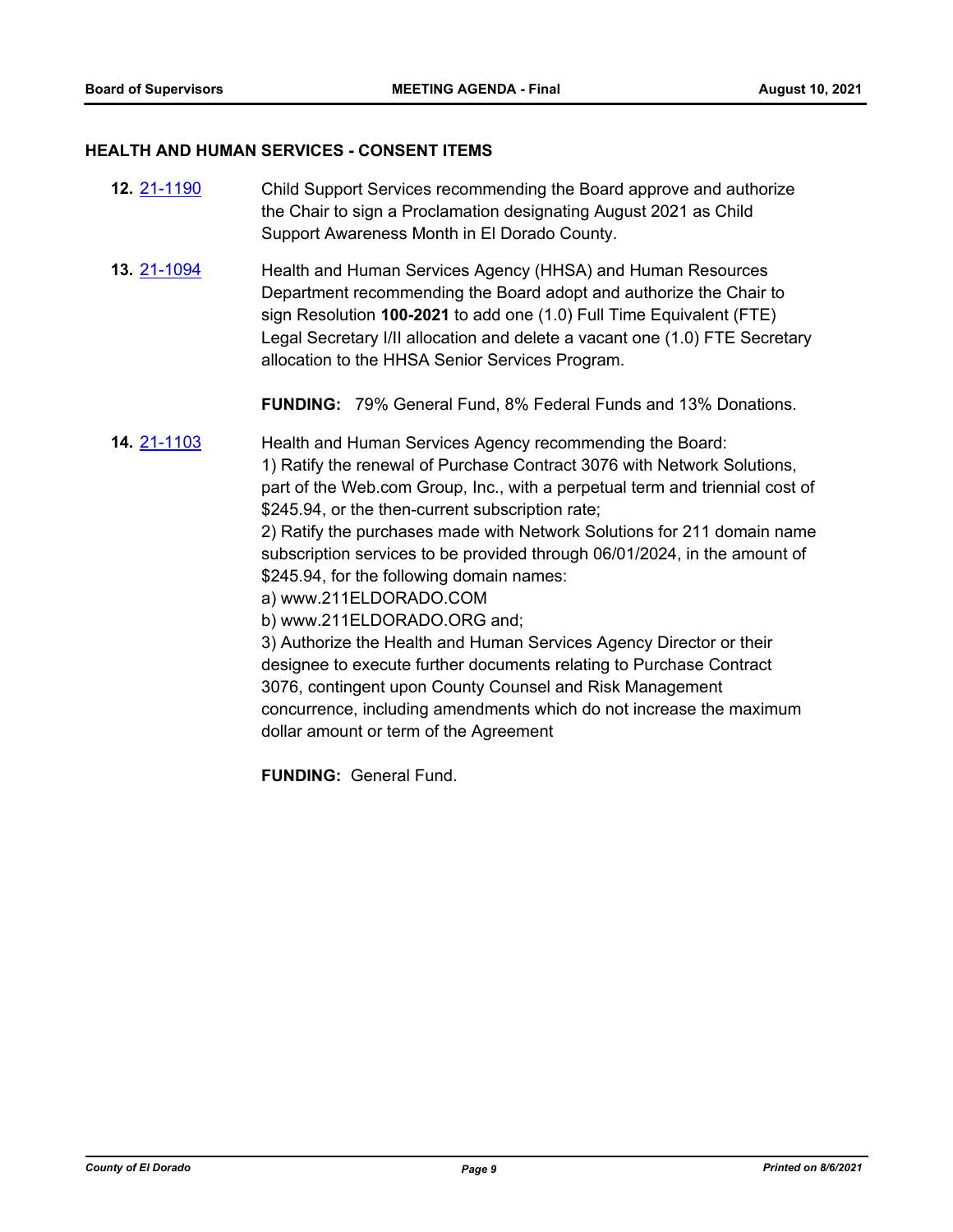## **LAND USE AND DEVELOPMENT - CONSENT ITEMS**

**15.** [21-1098](http://eldorado.legistar.com/gateway.aspx?m=l&id=/matter.aspx?key=29992) Department of Transportation, Maintenance and Operations recommending the Board:

> 1) Approve the price increase for one (1) Meyer truck plow on the County Service Area 3 Fixed Asset list bringing the estimate from \$10,000 to \$10,500;

2) Approve the price decrease for one (1) Henke Gate on the County Service Area 3 Fixed Asset list bringing the estimate from \$10,000 to \$9,500;

3) Approve the price increase for one (1) Loader Bucket on the County Service Area 3 Fixed Asset list bringing the estimate from \$10,000 to \$12,500;

4) Approve the price decrease for one (1) Henke plow on the County Service Area 3 Fixed Asset list bringing the estimate from \$26,000 to \$24,500;

5) Approve the removal of two (2) push plows on the Transportation Fixed Asset list for \$17,000 each for a total of \$34,000;

6) Approve the addition of one (1) Retro fit sander to the Transportation Fixed Asset list totaling \$34,000;

7) Find that the purchase of eight (8) Henke plows of various configurations and five (5) Henke hi-gates are exempt from competitive bidding in accordance with Purchasing Ordinance 3.12.160, Sections B and C; and 8) Authorize the Purchasing Agent to sign a purchase order to Henke Manufacturing in the amount of \$223,176 plus applicable delivery, fees, and taxes (estimated at \$16,180.26), for a one time purchase following Board approval; and

9) Approve and authorize the Chair to sign a budget transfer increasing Fixed Asset Equipment and decreasing Contingency within the County Service Area 3 FY 2021-2022 budget by \$1,000 (4/5 vote required).

**FUNDING:** County Service Area 3 (38%), Transit Occupancy Tax (42%), and Road Fund (20%).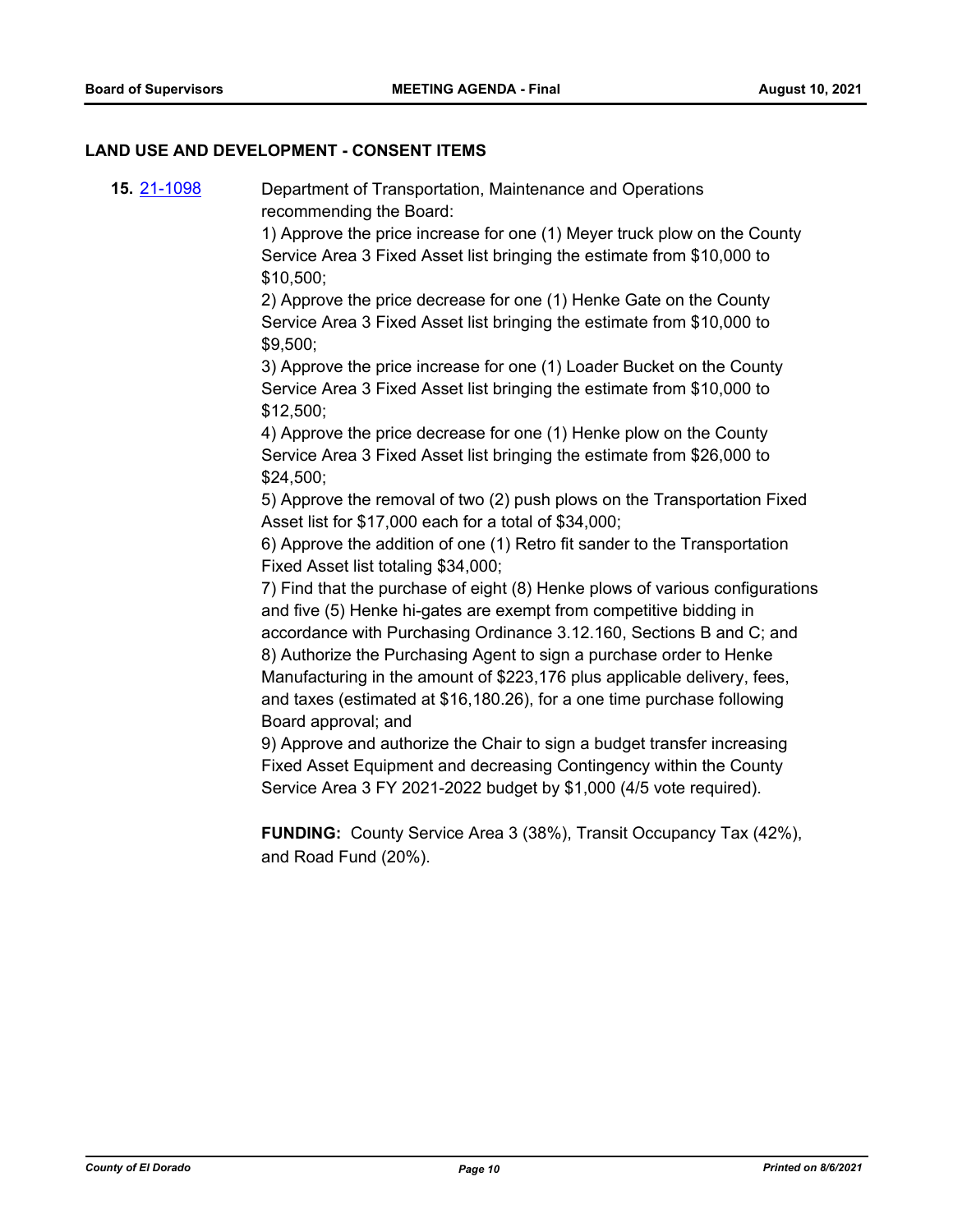**16.** [21-0878](http://eldorado.legistar.com/gateway.aspx?m=l&id=/matter.aspx?key=29773) Department of Transportation recommending the Board approve and authorize the Chair to sign the following: 1) Second Amendment to Agreement for Services 11-53271 with SWCA Environmental Consultants, modifying various administrative details related to their acquisition of Sycamore Environmental Consultants, Inc., and updating contract language per California Department of Transportation federal funding requirements with no changes to the compensation of \$539,997.25, rate schedule, term, or scope of work to provide environmental services for the Newtown Road at South Fork of Weber Creek - Bridge Replacement Project; and 2) First Amendment to Agreement for Services 4403 with SWCA Environmental Consultants, modifying various administrative details related to their acquisition of Sycamore Environmental Consultants, Inc., and updating contract language per California Department of Transportation federal funding requirements with no changes to the compensation of \$300,000, rate schedule, term, or scope of work for on-call environmental

review services.

**FUNDING:** Highway Bridge Program (87%), Regional Surface Transportation Program (3%), Tribe (10%), and funding for various Capital Improvement Program and Environmental Improvement Program projects, will be provided by associated Federal, State, and Local funding sources. Local funding sources may include any combination of the following: Traffic Impact Fee Program, Missouri Flat Area Master Circulation and Financing Plan, Road Fund, Tribe Funds, Accumulative Capital Outlay, Developer Advanced Funds, Sacramento Municipal Utility District, and/or General Fund.

**17.** [21-1130](http://eldorado.legistar.com/gateway.aspx?m=l&id=/matter.aspx?key=30025) Department of Transportation recommending the Board receive and file an annual report on real property acquisitions executed by the Director of Transportation, under the authority of Ordinance 5094**,** for acquisitions totaling \$62,600 during the reporting period of July 1, 2020 through June 30, 2021.

> **FUNDING:** Local sources include Missouri Flat Master Circulation & Financing Plan Funds, Traffic Impact Fees, Road Fund, and Tribe Funds. State/Federal sources include Regional Surface Transportation Program Funds, Highway Bridge Program Funds, State-Local Partnership Program Funds, Congestion Mitigation and Air Quality Program Funds, Highway Safety Improvement Program Funds, Active Transportation Program Funds, and Transportation Development Act Funds.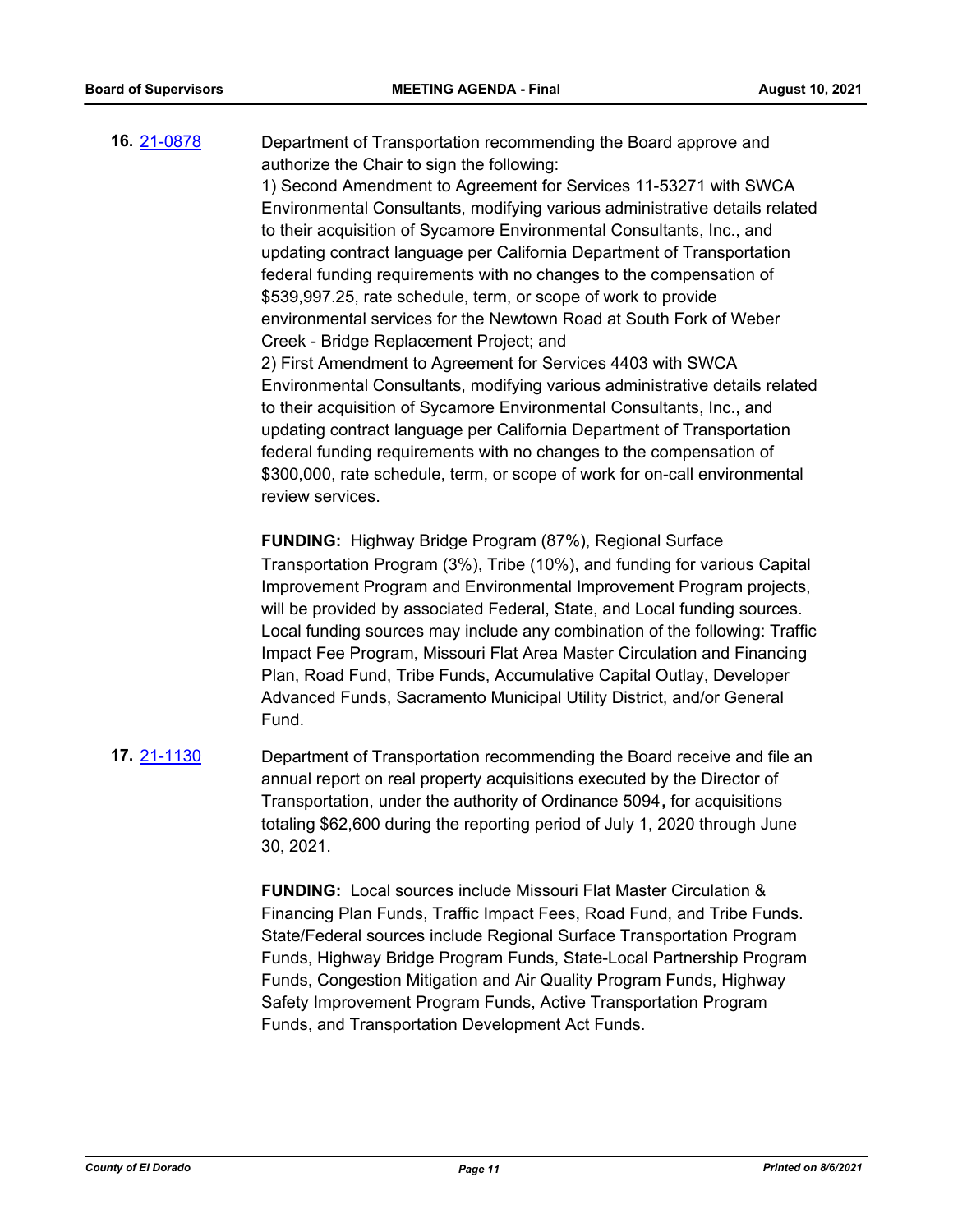| 18. 21-1041 | Department of Transportation recommending the Board take the following<br>actions related to the United States Department of Agriculture Forest<br>Service Participating Agreement 21-PA-11050300-019 for the County<br>Service Area 5 Erosion Control Project, Capital Improvement Program<br>project 95157/36107003:<br>1) Accept and approve the Participating Agreement, with a total of<br>\$400,000 to be provided for the subject project;<br>2) Authorize the Director of Transportation to sign the Participating<br>Agreement on behalf of the County; and<br>3) Authorize the Director of Transportation to sign any future modifications<br>to the Participating Agreement that do not increase the total dollar amount<br>of the Grant Agreement. |
|-------------|----------------------------------------------------------------------------------------------------------------------------------------------------------------------------------------------------------------------------------------------------------------------------------------------------------------------------------------------------------------------------------------------------------------------------------------------------------------------------------------------------------------------------------------------------------------------------------------------------------------------------------------------------------------------------------------------------------------------------------------------------------------|
|             | <b>FUNDING:</b> United States Department of Agriculture Forest Service Grant<br>Funding (66%), Tahoe Regional Planning Agency/Water Quality (6%),<br>South Tahoe Public Utility District (5%), and County Service Area 5 (23%).                                                                                                                                                                                                                                                                                                                                                                                                                                                                                                                                |
| 19. 21-1196 | Environmental Management Department recommending the Board<br>approve and authorize the Chair to sign a budget transfer adjusting the<br>budget for Fiscal Year (FY) 2020-21 to pay the final Clean Tahoe Program<br>invoice for FY 2020-21.                                                                                                                                                                                                                                                                                                                                                                                                                                                                                                                   |
|             | <b>FUNDING:</b> Non-General Fund / County Service Area No. 10, Zone C<br>Parcel Assessment Fees.                                                                                                                                                                                                                                                                                                                                                                                                                                                                                                                                                                                                                                                               |
| 20. 21-1287 | Building and Planning Department recommending the Board approve and<br>authorize the Chair to sign a budget transfer adjusting the budget for Fiscal<br>Year (FY) 2020-21 to allow for the transfer of higher than budgeted revenue<br>in the Planning Time and Material Special Revenue Fund account to the<br>Planning Operations account (4/5 vote required).                                                                                                                                                                                                                                                                                                                                                                                               |
|             | <b>FUNDING: Development Fees.</b>                                                                                                                                                                                                                                                                                                                                                                                                                                                                                                                                                                                                                                                                                                                              |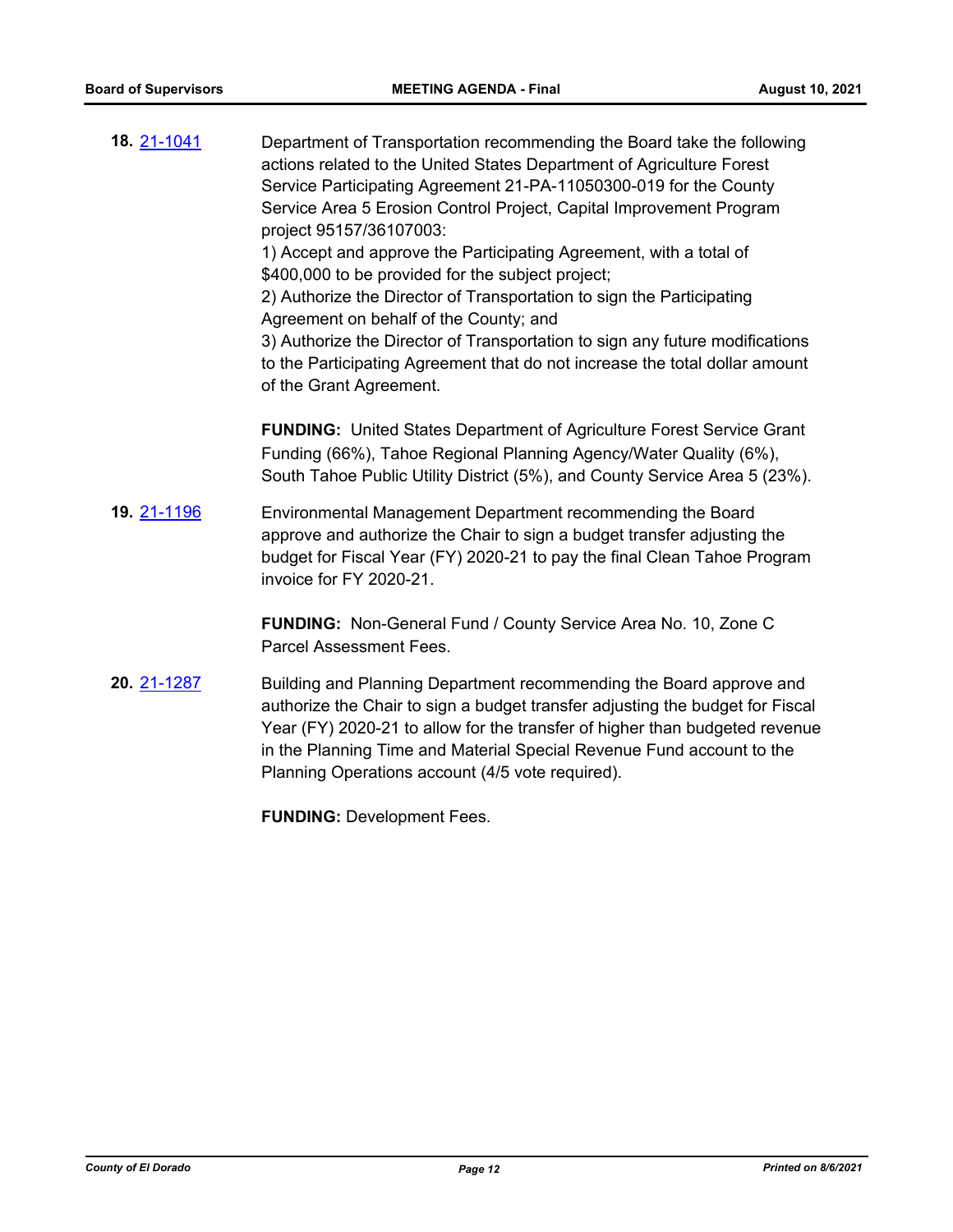# **LAW AND JUSTICE - CONSENT ITEMS**

**21.** [21-1229](http://eldorado.legistar.com/gateway.aspx?m=l&id=/matter.aspx?key=30124) District Attorney recommending the Board receive and file the Sixteenth Annual Report on Real Estate Fraud for Fiscal Year 2020-21.

**FUNDING:** N/A

# **END CONSENT CALENDAR**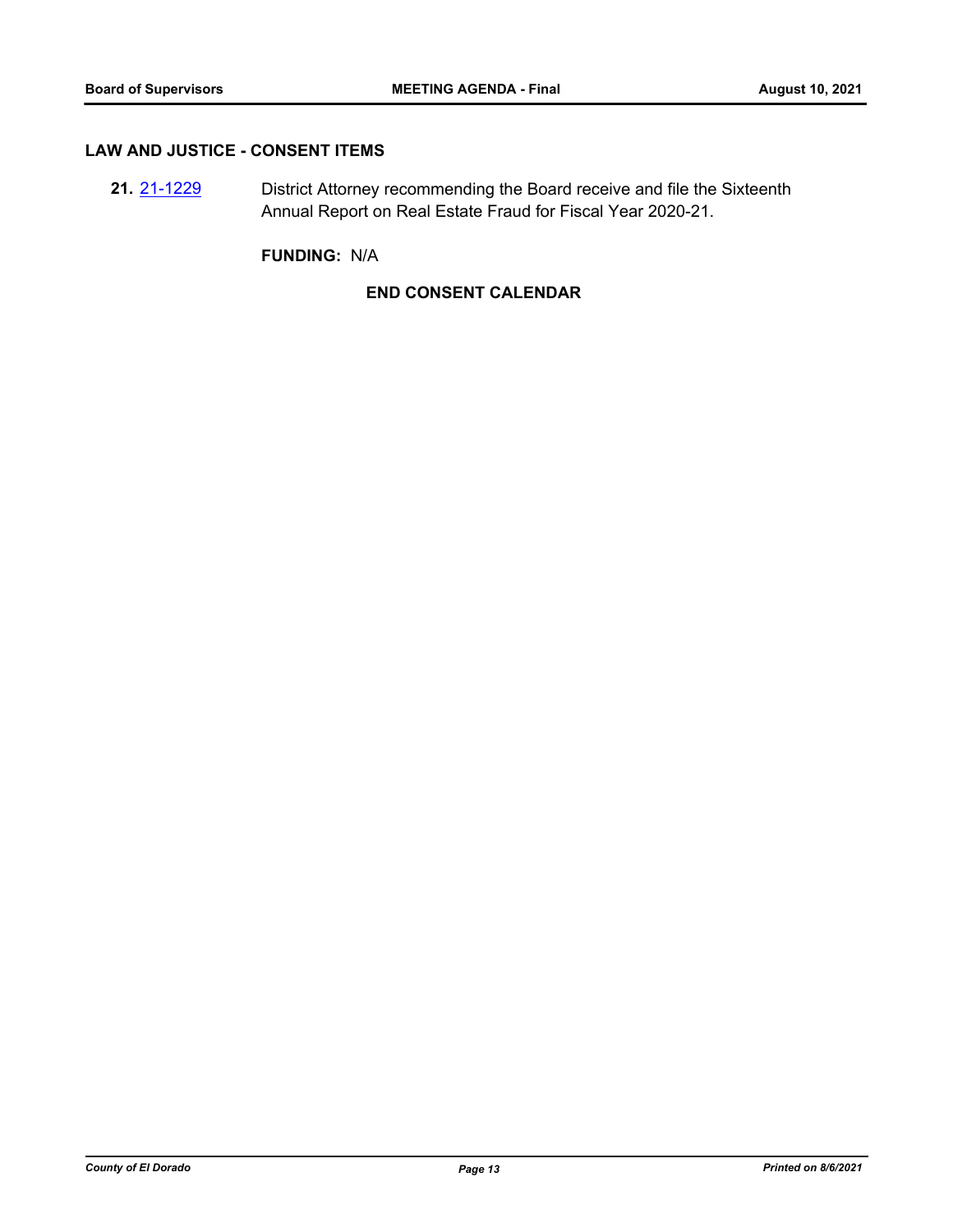# **9:00 A.M. - TIME ALLOCATION (Items will not be heard prior to the time stated)**

**22.** [21-1182](http://eldorado.legistar.com/gateway.aspx?m=l&id=/matter.aspx?key=30077) HEARING - Planning and Building Department, Planning Division, forwarding the Planning Commission's recommendation to deny the Heritage at Carson Creek Project (Specific Plan Amendment SP-R20-0001/Tentative Subdivision Map TM20-0001/Development Agreement DA20-0001). The project site is located at APNs 117-680-003, 117-680-004, 117-680-007, 117-680-008, 117-680-016, 117-570-013, 117-570-017, and 117-570-018, consisting of 132.1 acres, in the El Dorado Hills area. (Supervisorial District 2)

**FUNDING:** Developer Funded.

### **10:30 A.M. TIME ALLOCATION (Items will not be heard prior to time stated)**

**23.** [21-1180](http://eldorado.legistar.com/gateway.aspx?m=l&id=/matter.aspx?key=30075) Department of Transportation recommending the Board take the following actions related to the Mosquito Road Bridge at South Fork American River Project, Capital Improvement Program project number 77126/36105028: 1) Receive a presentation regarding the project's progression to the construction phase for the replacement of the Mosquito Road Bridge; 2) Award Request for Proposal number 20-961-081 for the construction support services to Jacobs Engineering Group, Inc.; and 3) Authorize the Director of Transportation to further negotiate a contract for the project and return to the Board for contract approval.

> **FUNDING:** Highway Bridge Program Funds (99.9%) and Sacramento Municipal Utility District (SMUD) Funds (0.1%).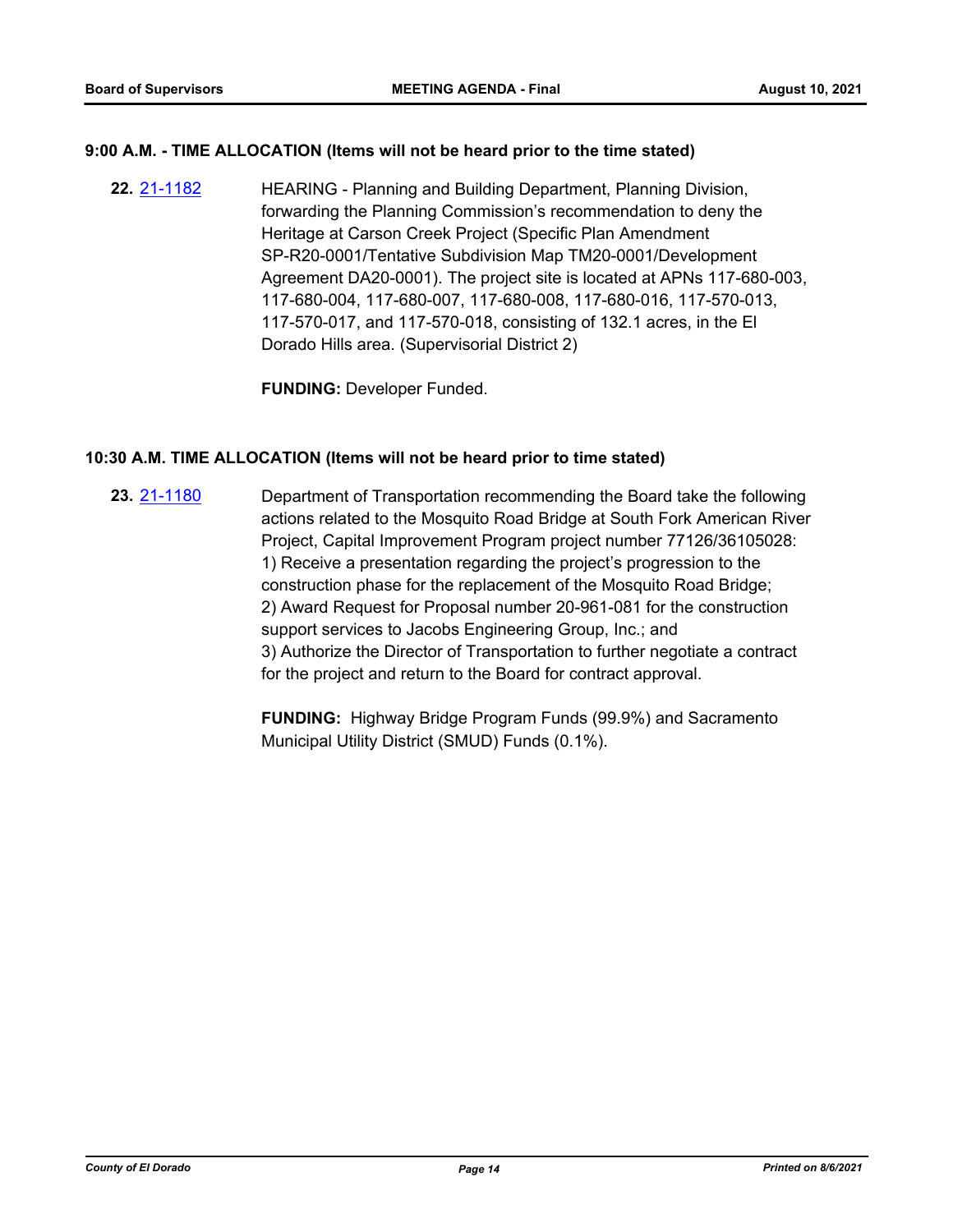# **1:00 P.M. TIME ALLOCATION (Items will not be heard prior to time stated)**

# **OPEN FORUM**

Open Forum is an opportunity for members of the public to address the Board of Supervisors on subject matter that is not on their meeting agenda and within their jurisdiction. Public comments during Open Forum are limited to three minutes per person. The total amount of time reserved for Open Forum is 20 Minutes.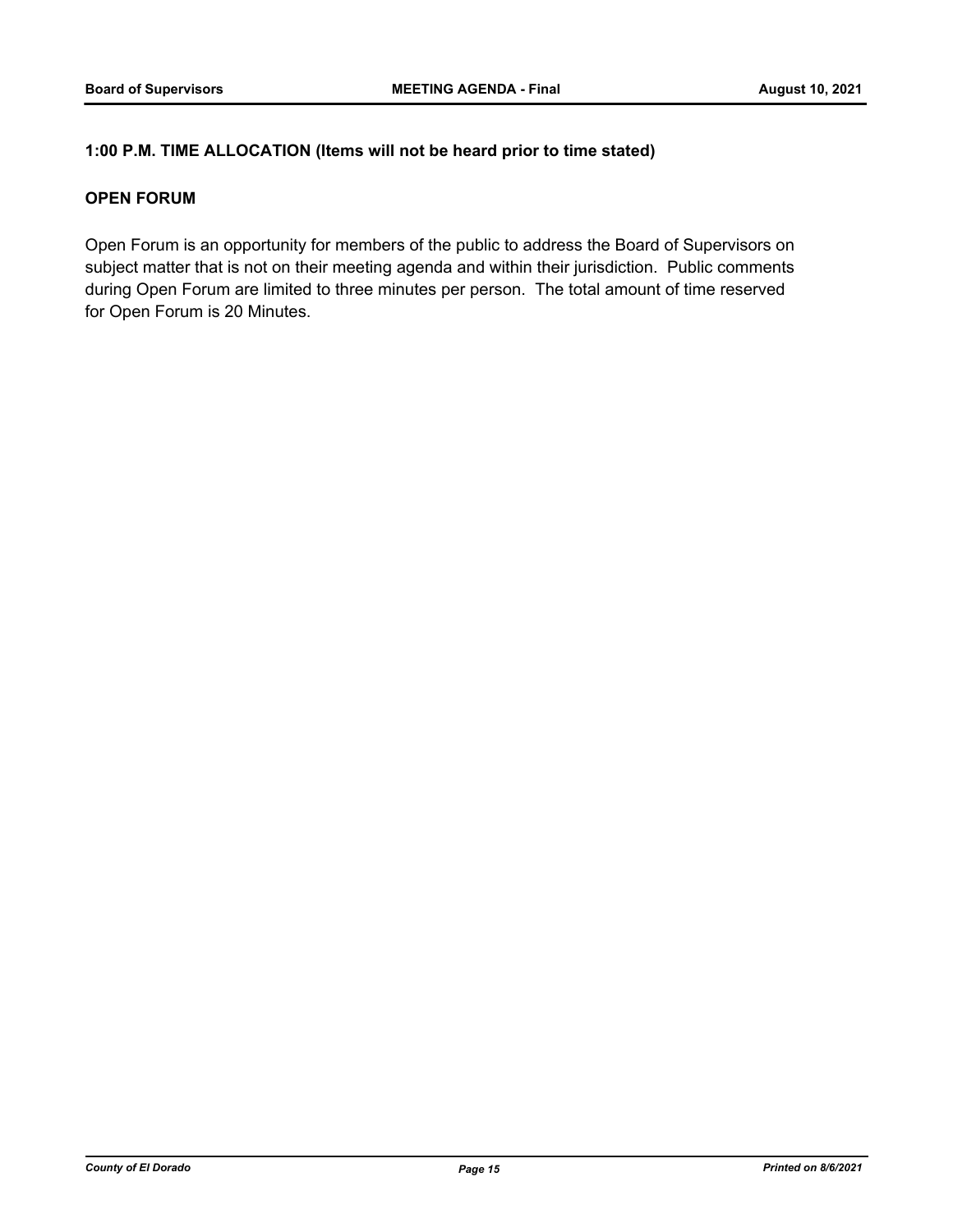**24.** [21-1198](http://eldorado.legistar.com/gateway.aspx?m=l&id=/matter.aspx?key=30093) HEARING -To consider the Planning Commission's recommendation for approval of the Montano De El Dorado Phase I and II Master Plan Project (Rezone Z15-0002/Tentative Parcel Map P15-0006/Planned Development PD15-0004/Conditional Use Permit S17-0015) to request: 1) Rezone (Z15-0002) from Regional Commercial - Community Design Review Combining Zone (CR-DC) to Regional Commercial - Planned Development Combining Zone (CR-PD); 2) Commercial Tentative Parcel Map (P15-0006) on Assessor's Parcel No. 118-010-012 to create a total of 12 commercial parcels from an existing 16.85-acre parcel, ranging from 0.72 acres to 3.48 acres in size, as part of proposed Phase II of the Montano De El Dorado Master Plan; 3) Planned Development (PD15-0004) to establish a Development Plan for the existing Montano De El Dorado Phase 1 development and the proposed Phase II expansion. and 4) Conditional Use Permit (S17-0015) to allow outdoor special events and office uses within existing Phase I and proposed Phase II of the Montano De El Dorado Master Plan on property identified by Assessor's Parcel Numbers 118-010-012, 118-010-014, 118-010-015, and 118-010-016, consisting of 20.1 acres, in the El Dorado Hills area, submitted by Montano Venture 2, LLC; and forwarding the Planning Commission's (PC) recommendation to the Board of Supervisors: 1) Adopt Resolution **098-2021** to certify the EIR (SCH No. 2017072027) for the Montano De El Dorado Phase I and II Master Plan Project, subject to California Environmental Quality Act (CEQA) Findings; 2) Adopt the Mitigation Monitoring and Reporting Program (MMRP) and Statement of Overriding Considerations in compliance with CEQA Guidelines Sections 15091, 15092 and 15093; 3) Approve Rezone Z15-0002 and adopt Ordinance **5145** based on the Findings as presented by staff; 4) Approve Planned Development PD15-0004 based on the Findings as presented by staff, with modified Conditions of Approval (COAs) and hearing exhibits; 5) Approve Tentative Parcel Map P15-0006 based on the Findings as presented by staff, with modified COAs and hearing exhibits; and 6) Approve Conditional Use Permit S17-0015 based on the Findings as presented by staff, with modified COAs. (Supervisorial District 2) **FUNDING:** Developer Funded Project.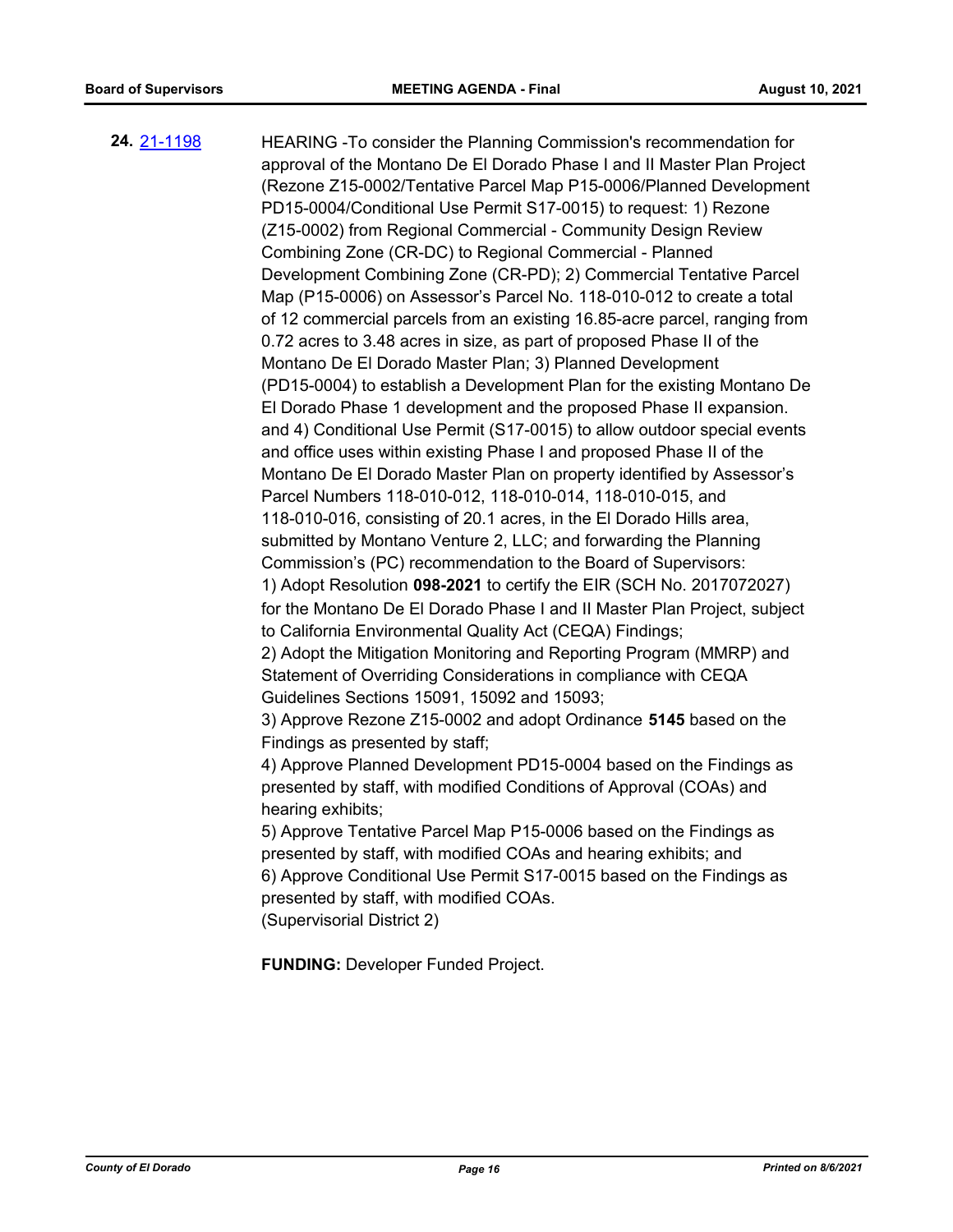#### **2:00 P.M. TIME ALLOCATION (Items will not be heard prior to time stated)**

**25.** [21-0749](http://eldorado.legistar.com/gateway.aspx?m=l&id=/matter.aspx?key=29644) HEARING - Department of Transportation recommending the Board: 1) Approve the **Introduction** (First Reading) of Ordinance **5144** amending County Code Chapter 12.28, Traffic Impact Mitigation (TIM) Fee, which comprises Ordinances 5045 and 5142, to reflect changes approved as part of the 2020 Major Update to the Traffic Impact Fee (TIF) Program; and 2) Waive full reading of the Ordinance, read by title only, and continue this matter to August 31, 2021, for **Final Passage** (Second Reading). (Cont. 6/8/2021, Item 55)

**FUNDING:** TIF Program.

**26.** [21-1166](http://eldorado.legistar.com/gateway.aspx?m=l&id=/matter.aspx?key=30061) HEARING - Planning and Building Department, Planning Division, submitting for approval to amend recorded Subdivision Map G-49 Lot 7 to reduce a non-buildable setback from 20-feet to 10-feet along the two frontages, Trade Way and Product Drive, on property identified by Assessor's Parcel Number 109-401-002 located on the west side of Product Drive approximately 700 feet south of the intersection with Durock Road in the Cameron Park area, and staff recommending the Board of Supervisors take the following actions:

> 1) Find Parcel Map Amendment P-C21-0001 amending Subdivision Map G-49 (Lot 7) is Categorically Exempt from the requirements of CEQA pursuant to Section 15305-Minor Alterations to in Land Use Limitations; and

> 2) Approve Parcel Map Amendment P-C21-0001 amending Subdivision Map G-49 (Lot 7) based on the Findings and subject to the Conditions of Approval as presented. (Supervisorial District 2).

**FUNDING:** Property owner-funded recording of Subdivision Map Amendment.

#### **ITEMS TO/FROM SUPERVISORS (May be called at any time during the meeting)**

**CAO UPDATE (May be called at any time during the meeting)**

# **ADJOURNMENT**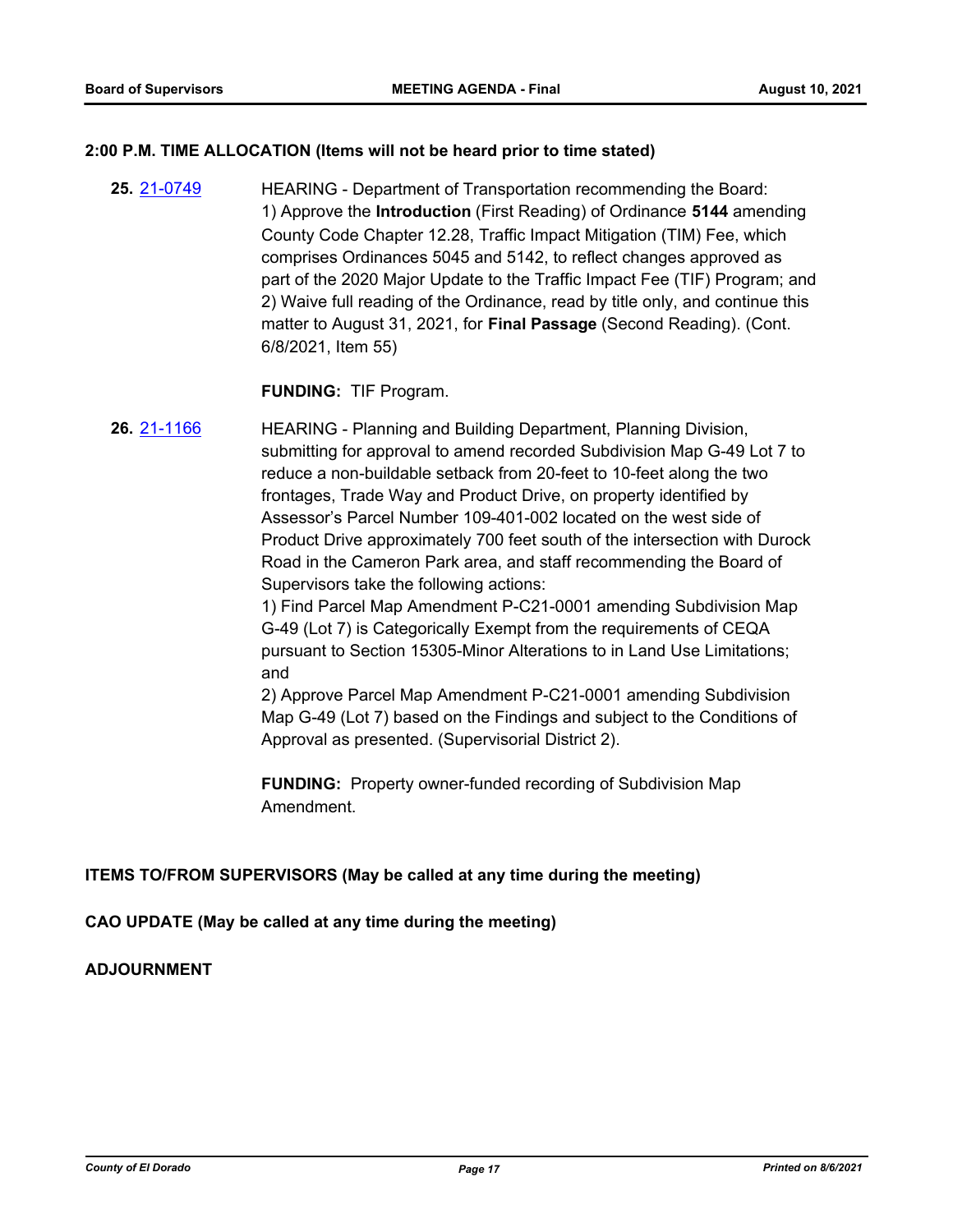### **CLOSED SESSION**

- **27. 21-1200 Conference with Legal Counsel Initiation of Litigation** pursuant to Government Code Section 54956.9(d)(4). Number of potential cases: (1). (Est. Time: 15 Min.)
- **28. 21-1301 Conference with Legal Counsel Significant Exposure to Litigation** pursuant to Government Code Section 54956.9(d)(2). Number of potential cases: (1). (Est. Time: 15 Min.)
- **29. 21-1286 Pursuant to Government Code Section 54957.6 Conference with Labor Negotiator**: County Negotiator: Director of Human Resources and/or designee. Employee organizations: El Dorado County Employees' Association, Local 1, representing employees in the Supervisory, Professional, and General Bargaining Units; Operating Engineers Local No. 3 representing employees in the Trades & Crafts Bargaining Unit; El Dorado County Criminal Attorneys' Association representing employees in the Criminal Attorney Unit; El Dorado County Managers' Association representing employees in the Management Unit; Deputy Sheriff's Association representing employees in the Law Enforcement Unit; and El Dorado County Law Enforcement Management Association representing employees in the Law Enforcement Sworn Management Unit. (Est. Time: 45 Min.)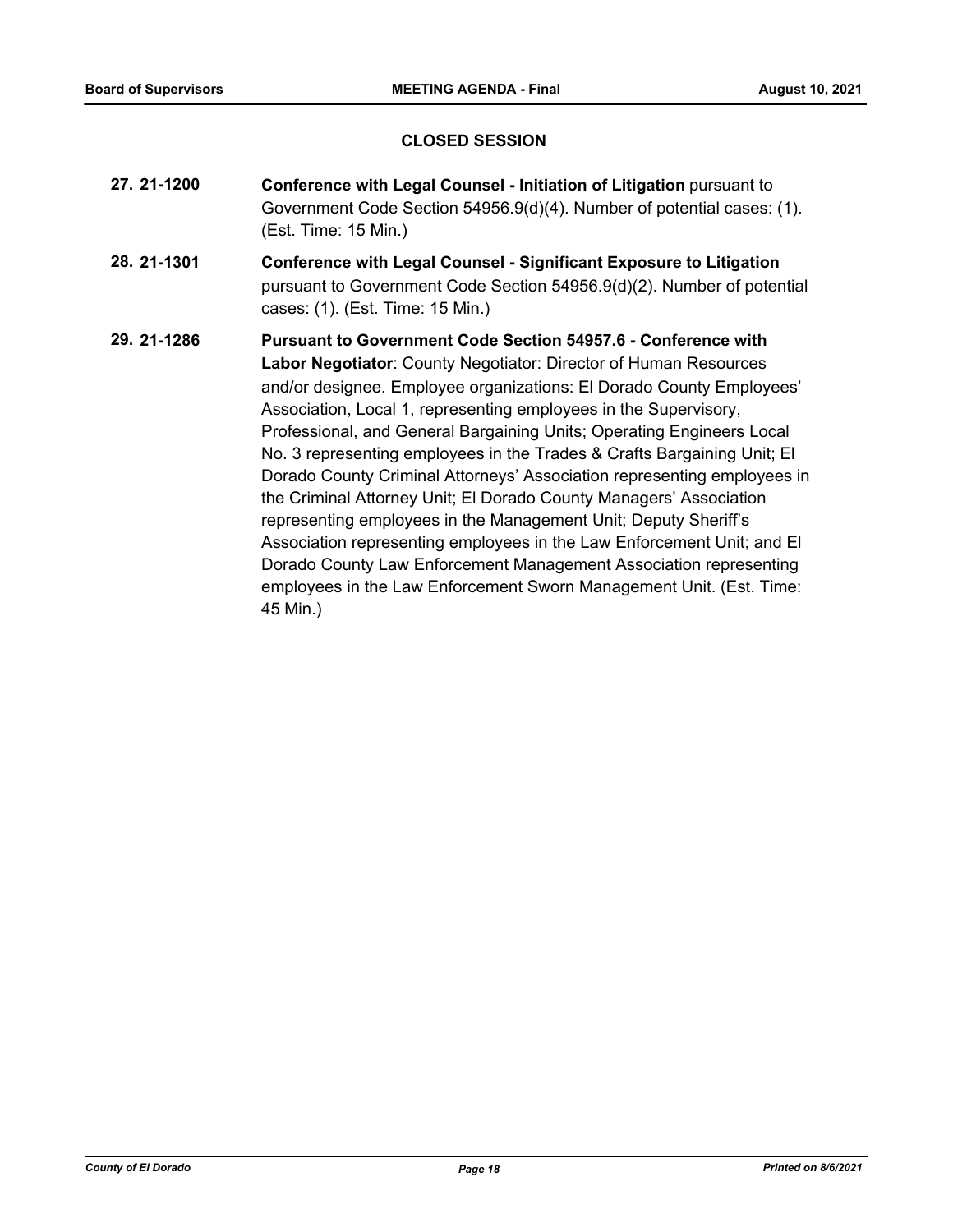On August 19, 2003, the Board adopted the following protocol: It is a requirement that all speakers, County staff and the public, when approaching the podium to make a visual presentation to the Board of Supervisors, must provide the Clerk with the appropriate number of hard copies of the presentation for Board members and the audience.